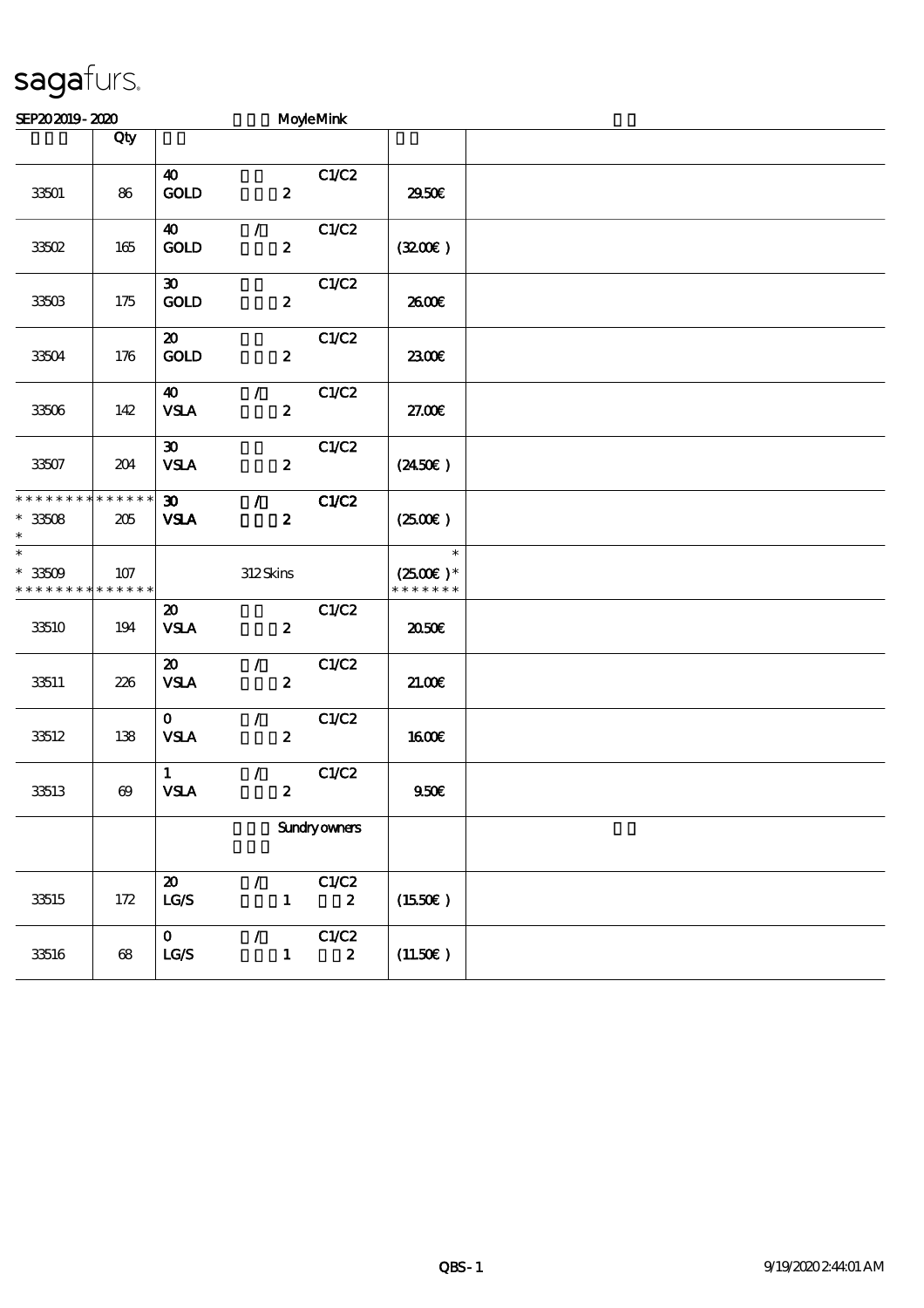## sagafurs.

| SEP202019-2020 |     |                                            | <b>Sundryowners</b> |   |                     |        |  |
|----------------|-----|--------------------------------------------|---------------------|---|---------------------|--------|--|
|                | Qty |                                            |                     |   |                     |        |  |
| 33521          | 99  | $\boldsymbol{\mathfrak{D}}$<br><b>BR/S</b> |                     | 1 | C1/C2<br>WB1        | 2000   |  |
| 33522          | 219 | $\boldsymbol{\mathfrak{D}}$<br><b>BR/S</b> |                     | п | C1/C2               | 1600E  |  |
| 33523          | 88  | $\boldsymbol{\mathfrak{D}}$<br><b>BR/S</b> |                     | 1 | C1/C2<br><b>WB1</b> | 1400E  |  |
| 33524          | 73  | $\mathbf 0$<br><b>BR/S</b>                 |                     |   | C1/C2               | 11.00E |  |